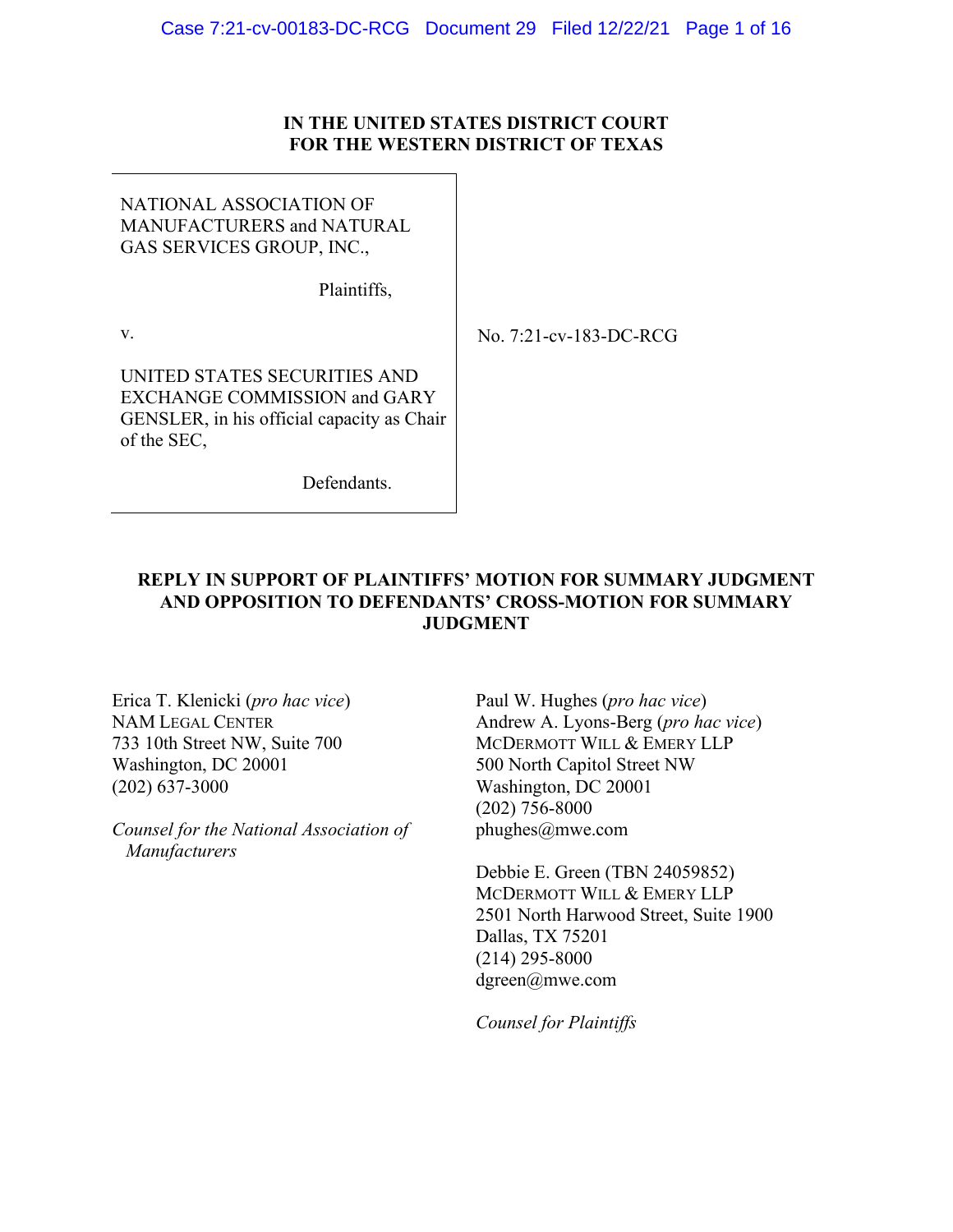# **TABLE OF CONTENTS**

| Introduction 1 |  |  |
|----------------|--|--|
|                |  |  |
|                |  |  |
|                |  |  |
|                |  |  |
|                |  |  |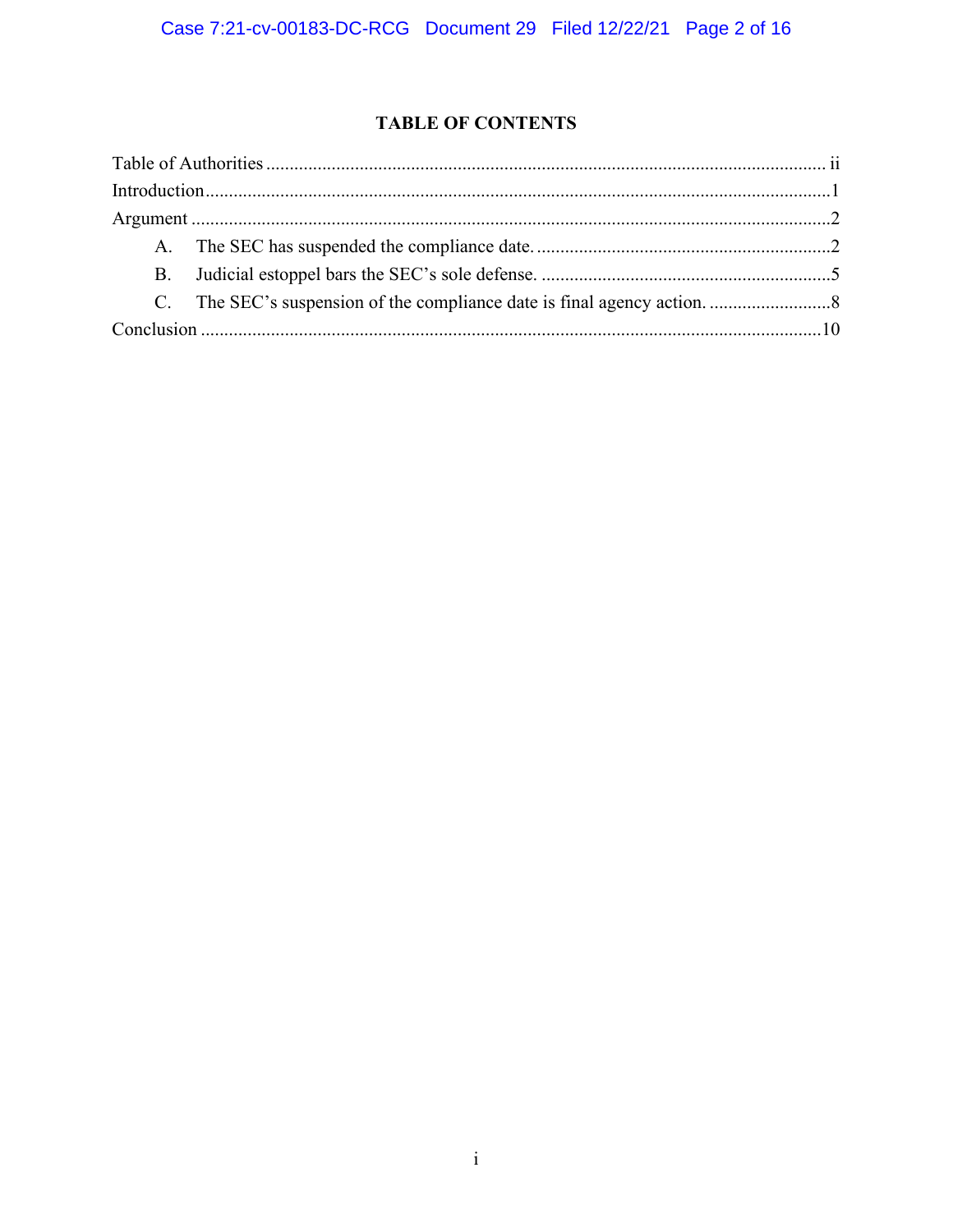# **TABLE OF AUTHORITIES**

<span id="page-2-0"></span>**Cases**

| Am. Acad. of Pediatrics v. FDA,                                |
|----------------------------------------------------------------|
| Amalgamated Clothing & Textile Workers Union v. SEC,           |
| Belize Social Dev. Ltd. v. Gov't of Belize,                    |
| Cal. Communities Against Toxics v. EPA,                        |
| Clean Air Council v. Pruitt,                                   |
| Clean Water Action v. EPA,                                     |
| Ctr. For Auto Safety v. Nat'l Highway Traffic Safety Admin.,   |
| Engines Sw., Inc. v. Kohler Co.,                               |
| Envt'l Def. Fund, Inc. v. Gorsuch,                             |
| Fishman Jackson PLLC v. Israely,                               |
| Fornesa v. Fifth Third Mortg. Co.,                             |
| Heckler v. Cmty. Health Servs. of Crawford Cty., Inc.,         |
| Hous. Auth. of Slidell v. United States,                       |
| Indep. Equipment Dealers Ass'n v. EPA,                         |
| N.Y. City Emps.' Ret. Sys. v. SEC,                             |
| Nat. Res. Def. Council v. Nat'l Highway Traffic Safety Admin., |
| New Hampshire v. Maine,                                        |
| Pub. Citizen Health Res. Grp. v. Acosta,                       |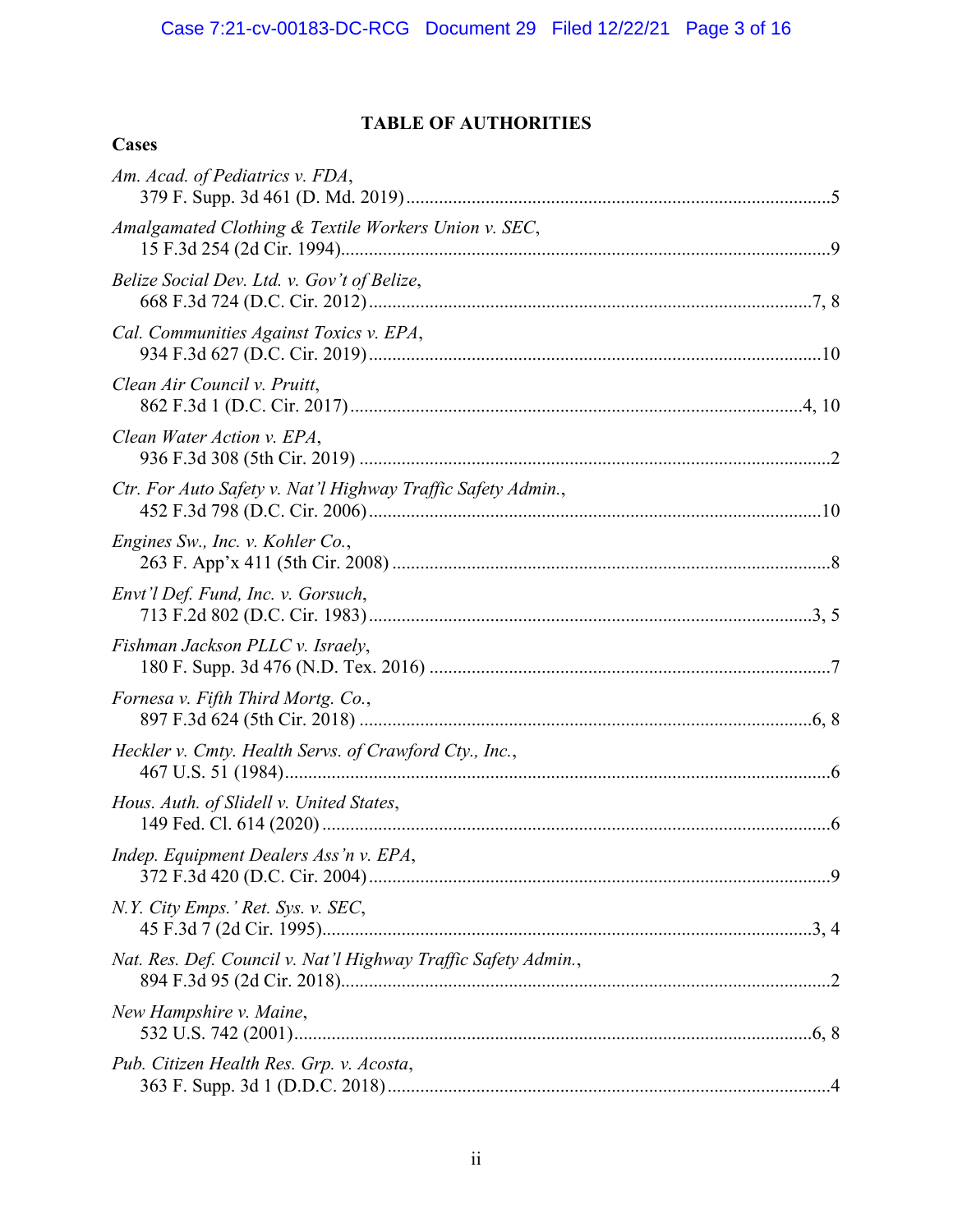# Case 7:21-cv-00183-DC-RCG Document 29 Filed 12/22/21 Page 4 of 16

# **Cases—continued**

| Querim v. EEOC,                                          |
|----------------------------------------------------------|
| Reynolds v. C.I.R.,                                      |
| SE Property Holdings, LLC v. Unified Recovery Grp., LLC, |
| Seward v. U.S. Dep't of $Ag.,$                           |
| Syngenta Crop Protection, Inc. v. EPA,                   |
| Texas v. EEOC,                                           |
| Trinity Marine Prods. Inc. v. U.S.,                      |
| United States v. Farrar,                                 |
| <b>Statutes</b>                                          |
|                                                          |
| <b>Other Authorities</b>                                 |
|                                                          |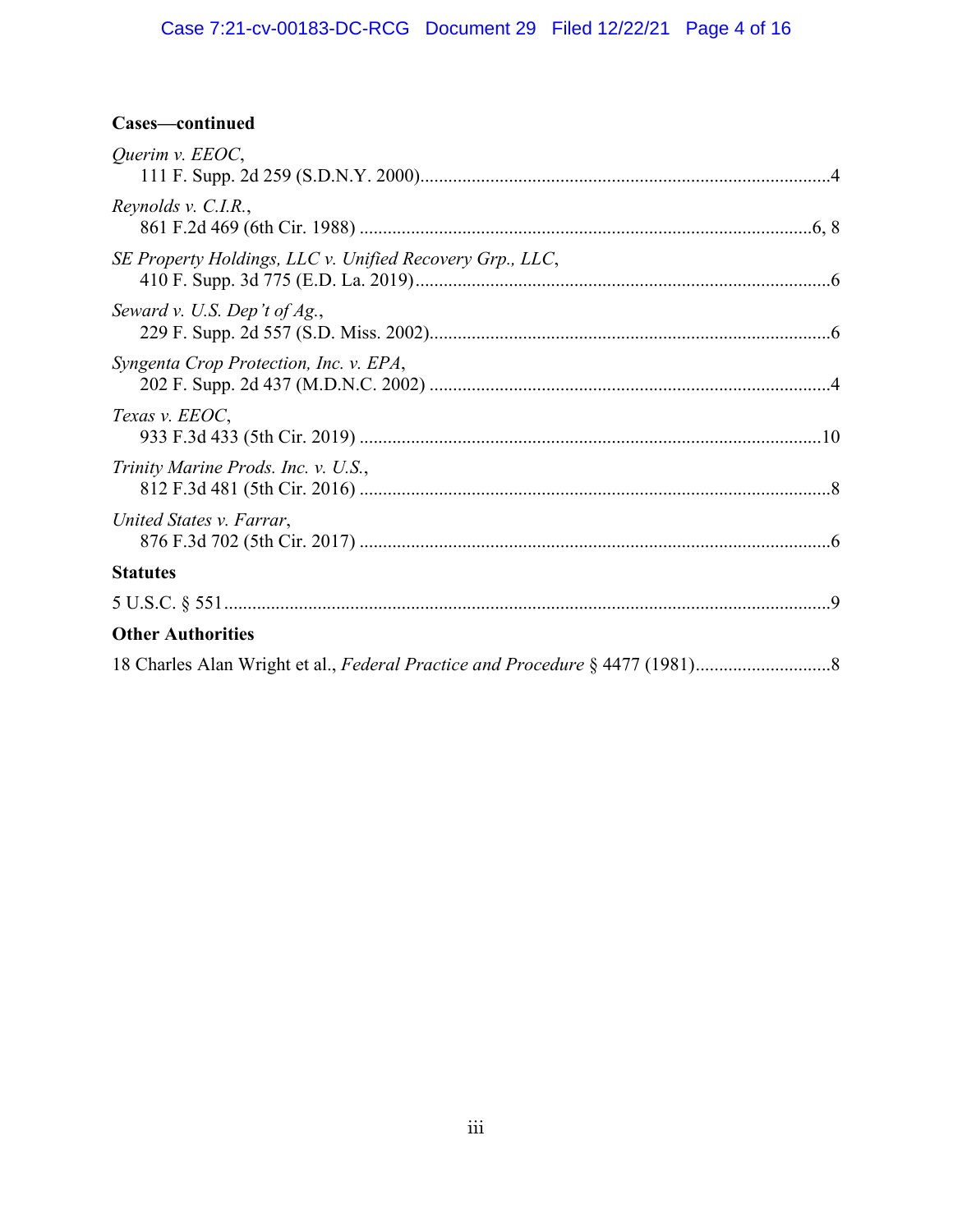#### **INTRODUCTION**

<span id="page-4-0"></span>The SEC agrees with the central legal principle in this case: An agency may not suspend the effectiveness of a regulation unless it issues a *new* regulation through notice-and-comment rulemaking. That is, the SEC expressly concurs with Plaintiffs' demonstration (Mot. 6-7) that, subject to exceptions not applicable here, "an agency may not delay the effective or compliance date of a rule without providing notice and comment." Opp. 6.

The only question, then, is whether the SEC *did* effectively suspend the compliance date for certain provisions of the Proxy Advice Rule. The SEC's contention that it "has not suspended the December 1, 2021 compliance date" (Opp. 7) is flatly incorrect. The statements by Chair Gensler and the Division of Corporation Finance have informed the regulated public that they need not comply with the implicated aspects of the Proxy Advice Rule. A blanket suspension of enforcement actions *is* a suspension of the rule itself. From the perspective of the regulated public, it matters not whether an agency purports to suspend a rule as a whole or just the rule's compliance mechanism; in either case, the result is the same—regulated parties need not comply. Put differently, the SEC cannot circumvent the black-letter law prohibiting it from delaying the compliance date of a rule simply by characterizing its action as a policy of non-enforcement. Gutting the enforcement mechanism for a rule's compliance date is just one way to gut the compliance date itself.

The Court need not take Plaintiffs' word for it. The SEC itself has established just what its actions mean: It "provide[d] . . . proxy voting advice business[es] *relief* from the December 1, 2021 compliance date." Hughes Decl. Ex. C, at 4 (emphasis added). This was not some offhand "informal" remark (Opp. 12); rather, it was a representation made in a court filing explaining precisely why holding litigation in abeyance—litigation which sought to invalidate the Rule—would not cause prejudice to proxy voting advice businesses, including the plaintiff in that action.<sup>[1](#page-4-1)</sup> Having told proxy voting advice businesses that they would enjoy "relief from the December 1, 2021 compliance date" (*id.*), it strains all credulity for the SEC to claim now that "[t]he Commission has

<span id="page-4-1"></span><sup>1</sup> The plaintiff there, ISS or Institutional Shareholder Services, is the leading proxy advisory firm. It sued to enjoin the Proxy Advice Rule, and only agreed to abeyance after the SEC provided it "relief from the December 1, 2021 compliance date." Hughes Decl. Ex. C, at 4.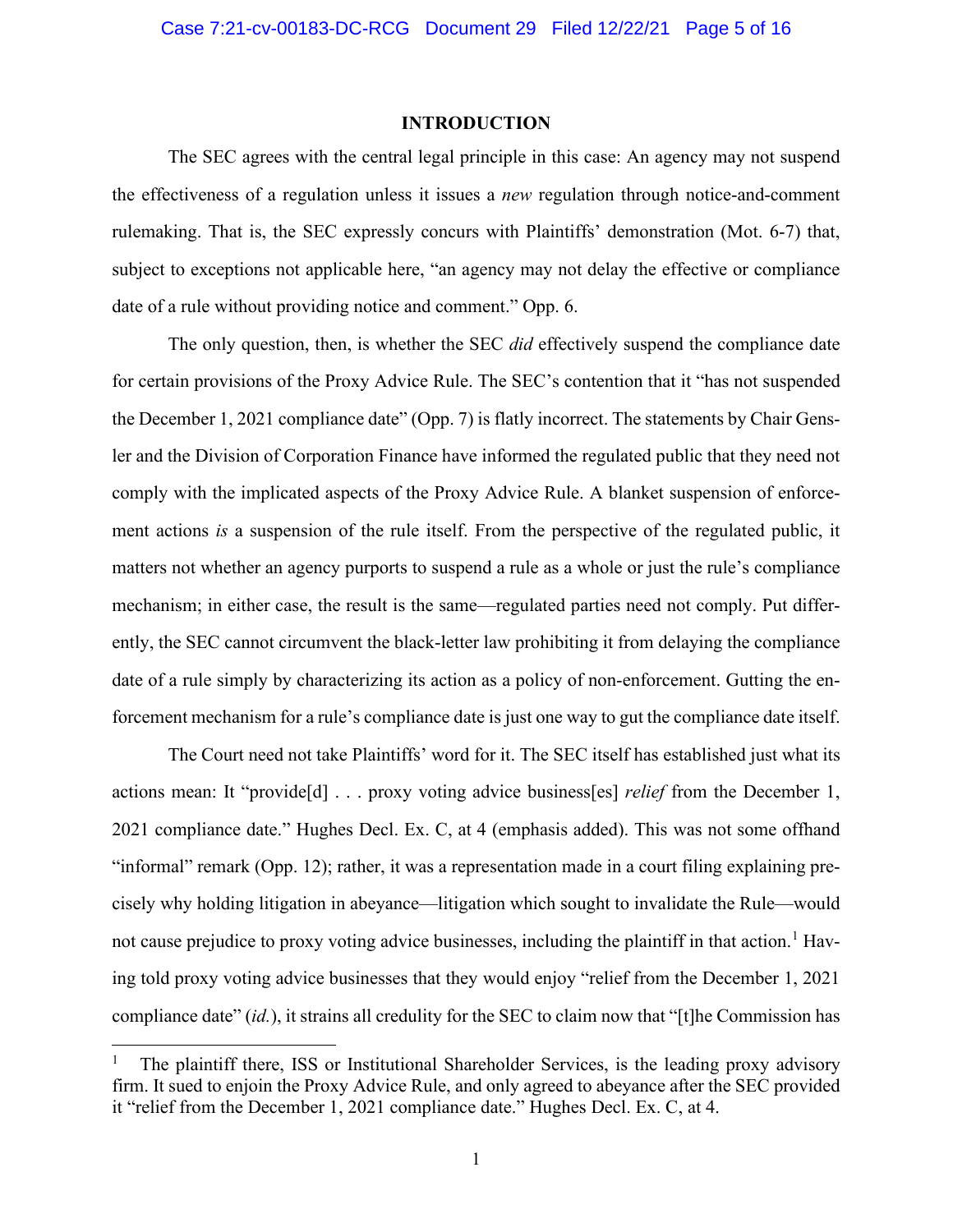#### Case 7:21-cv-00183-DC-RCG Document 29 Filed 12/22/21 Page 6 of 16

not suspended the December 1, 2021 compliance date" (Opp. 6). Indeed, the doctrine of judicial estoppel exists precisely to foreclose parties from benefitting from such inconsistent positions.

What is more, the SEC offers no plausible explanation as to *why* it took the actions it did informing regulated parties that it would categorically not enforce the Rule and then representing to a court that its actions had provided "relief" from the Rule's "compliance date"—*other than* to effect a suspension of the Rule itself. The SEC plainly sought to inform the regulated parties of their respective obligations: It told the public, in clear terms, that there is *no* compliance obligation.

The SEC's extended explanation (*e.g.*, Opp. 7, 15) that only the Commission itself, acting by majority vote, is legally authorized to issue or amend regulations simply serves to underscore our point. The staff may not—through statements issued to the public and binding promises made in court—undermine the effectiveness of the regulations that the Commission itself duly adopts. Far from supporting the legality of the SEC's actions at issue, this point merely highlights the irregular and unlawful actions taken here.

Recognition that the SEC has effectively suspended the Proxy Advice Rule's compliance date compels swift judgment in favor of Plaintiffs. The government does not dispute that Plaintiffs have standing (*see* Mot. 13-16); nor do they argue that the *Heckler v. Chaney* doctrine bars review (*see* Mot. 11-13). And the government's claim that there has been no final agency action (Opp. 14-17) rests on the same faulty premise as its merits arguments: that the SEC's actions are something other than a suspension of the Proxy Advice Rule's compliance date. Because that contention is incorrect, the Court should set aside the SEC's unlawful suspension of the Rule.

#### <span id="page-5-3"></span><span id="page-5-2"></span>**ARGUMENT**

#### <span id="page-5-0"></span>**A. The SEC has suspended the compliance date.**

<span id="page-5-1"></span>As we explained in our motion for summary judgment (at 6-8), "[a] decision [by an agency] to reconsider a rule does not simultaneously convey authority to indefinitely delay the existing rule pending that reconsideration"; rather, the delay of a rule's compliance date can only lawfully be accomplished through notice and comment rulemaking. *Nat. Res. Def. Council v. Nat'l Highway Traffic Safety Admin.*, 894 F.3d 95, 113 (2d Cir. 2018); *see also, e.g.*, *Clean Water Action v. EPA*,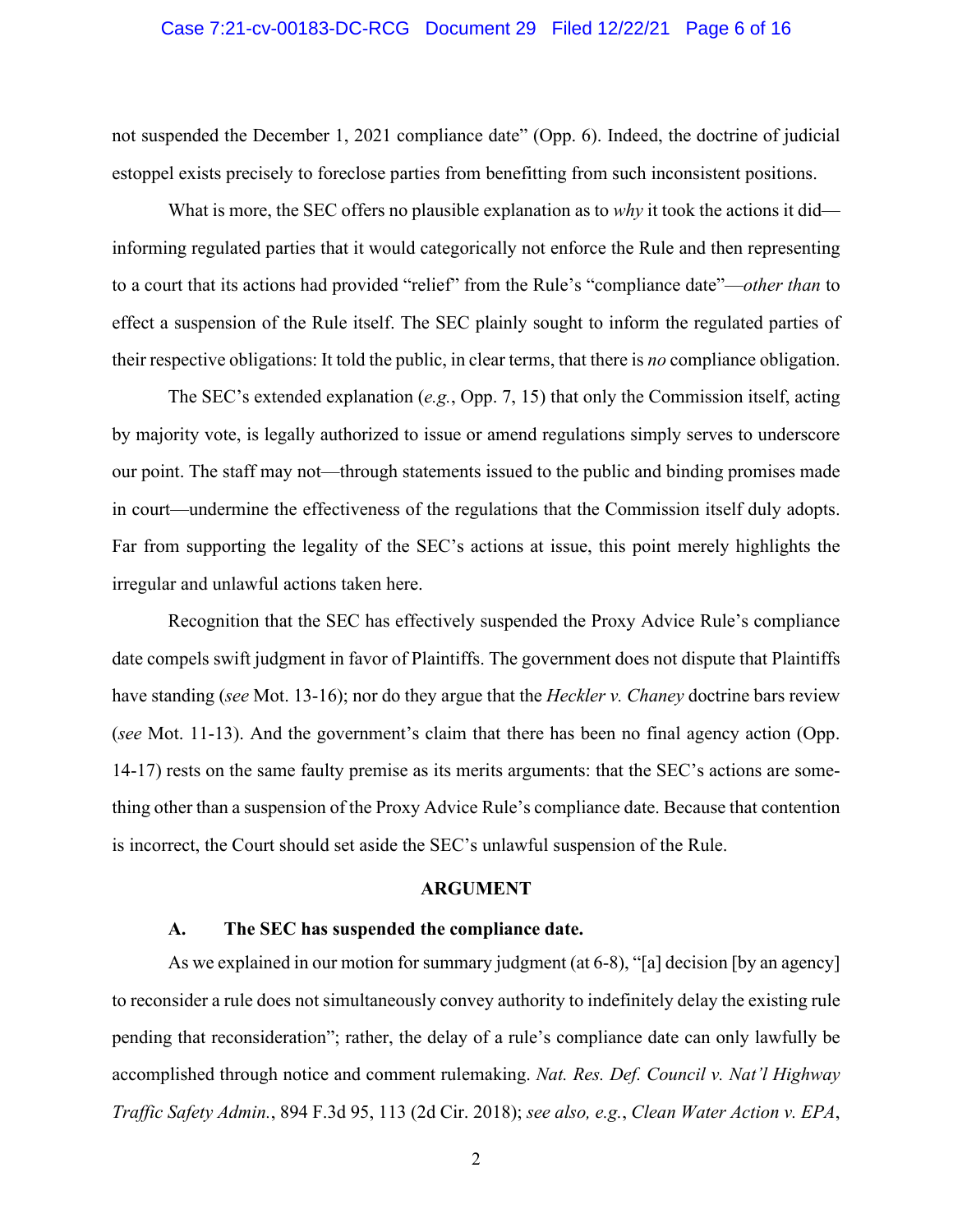#### Case 7:21-cv-00183-DC-RCG Document 29 Filed 12/22/21 Page 7 of 16

936 F.3d 308, 314 (5th Cir. 2019) ("[C]ourts have rejected [agency] delay actions undertaken without notice and comment precisely because they recognize that the modification of effective dates is itself a rulemaking.") (collecting authorities). The government agrees. *See* Opp. 6.

This rule is not formalistic; rather, it prohibits any actions which either purport to expressly suspend a rule, or achieve the same effect less explicitly. Thus, the government also agrees that the prohibition on agencies suspending compliance with regulations encompasses actions that "*effectively* suspend<sup>[]"</sup> regulatory mandates, in addition to those that are explicitly "expressed as a suspension of the regulations." Opp. 10 (quoting *Envt'l Def. Fund, Inc. v. Gorsuch*, 713 F.2d 802, 816, 818 (D.C. Cir. 1983) (emphasis added); *see also id.* (discussing other cases "involving agency actions that had the *substantive effect* of suspending or amending a rule") (emphasis added).

<span id="page-6-0"></span>The government's central contention in resisting summary judgment is that the SEC has not actually relieved proxy advisory firms of their obligation to comply with the substantive provisions of the Proxy Advice Rule by December 1, 2021, as the Rule explicitly provides. But that argument suffers a fatal defect: The SEC told another court, only months ago, that its actions *have* "provide<sup>[d]</sup> ISS (as well as other proxy voting advice business<sup>[es]</sup>) relief from the December 1, 2021 compliance date." Hughes Decl. Ex. C, at 4. The SEC's own, earlier explanation of its conduct—which, as we explain, is now subject to judicial estoppel—is correct.

<span id="page-6-1"></span>It is revealing that the government addresses the Division's statement largely in isolation, disregarding the concrete representations it made in the *ISS* litigation. The SEC takes the broad position that staff statements "'merely express[] the view of the Division's staff' and 'do not oblige or prevent action by the SEC, the parties, or the courts.'" Opp. 8 (quoting *N.Y. City Emps.' Ret. Sys. v. SEC*, 45 F.3d 7, 13-14 (2d Cir. 1995)). But that argument cannot salvage the SEC's action here, where the staff's statements are accompanied by judicial action that *is* binding on the agency. *See* pages 5-8, *infra*. Indeed, *that* action was expressly taken in the name of the Commission itself. *See* Hughes Decl. Ex. C, at 1, 5.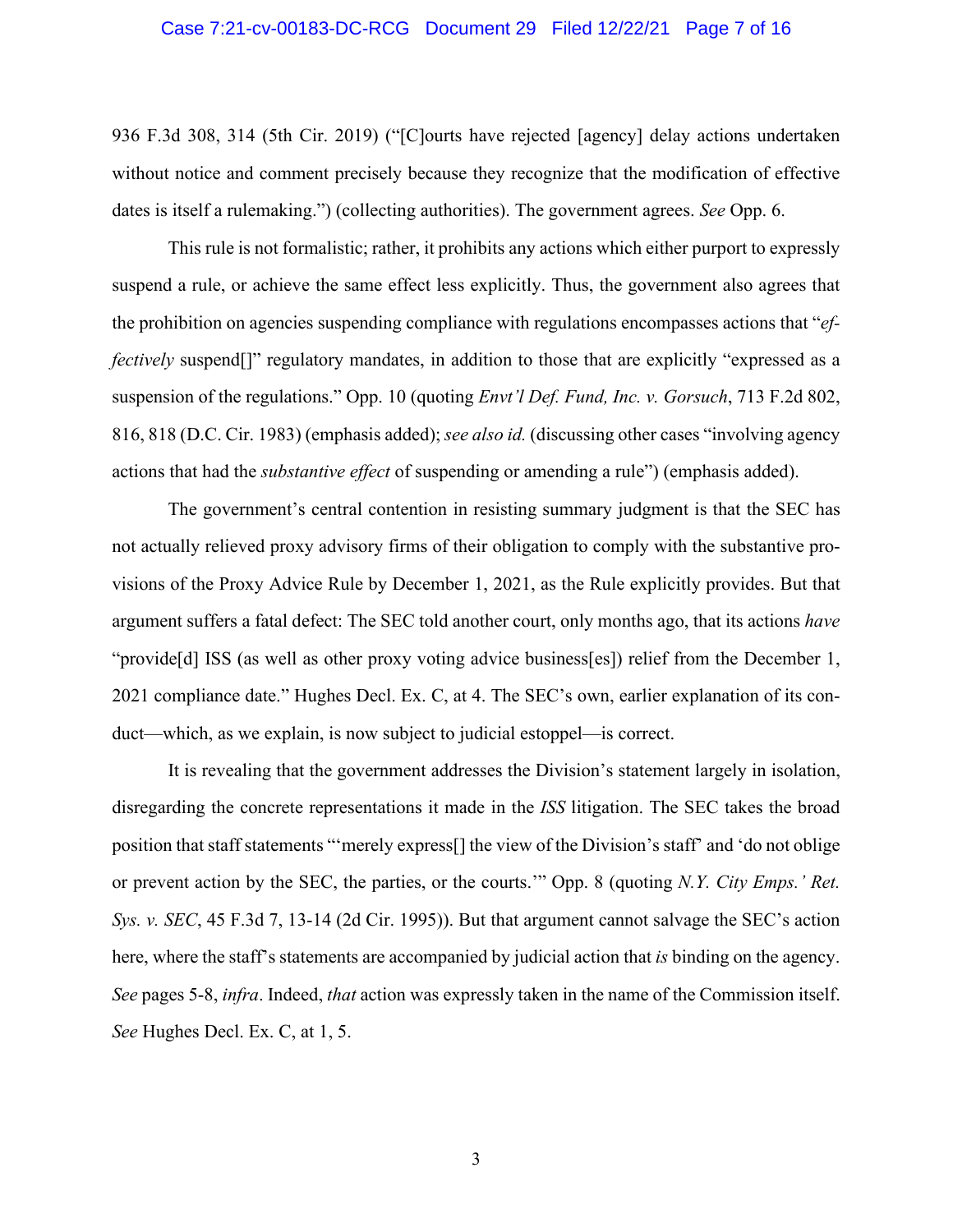#### Case 7:21-cv-00183-DC-RCG Document 29 Filed 12/22/21 Page 8 of 16

Thus, the SEC's assertion that "the Commission might elect to proceed against a proxy voting advice business that fails to comply with [the 2020 Rule] no matter what the [staff] recommends" (Opp. 16 (quotation marks omitted)) is belied by what the SEC itself told the D.C. court. To the contrary, if there were no suspension of the Proxy Advice Rule, then there would have been no "relief . . . from the December 1, 2021 compliance date" (Hughes Decl. Ex. C, at 4) under any rational understanding of the term "relief." In all, the SEC told the regulated industry, in a representation in United States district court, that it has provided the industry relief from complying with the Rule. That amounts to an unlawful suspension of the Rule.<sup>[2](#page-7-5)</sup>

<span id="page-7-1"></span>Even if the Division's statement were taken in isolation, divorced from the binding representations made in federal court, none of the SEC's cases actually support its position. *Cf.* Opp. 8- 9. The SEC rests on cases addressing no-action letters opining as to whether *particular* proposed conduct by regulated parties is lawful. *See, e.g.*, *N.Y. City*, 45 F.3d at 10 (no-action letter "stating that the SEC would not bring an enforcement action against Cracker Barrel" based on a new interpretation of the governing rule that made Cracker Barrel's conduct lawful). Here, by contrast, the SEC has announced that, *notwithstanding* the Proxy Advice Rule's unequivocal compliance deadline, the Division—equally unequivocally—will not recommend enforcement against any firm that fails to comply. And as we explained, such general non-enforcement policies—as opposed to an individual no-action decision that *interprets* a law—are both reviewable and flatly prohibited. *See Pub. Citizen Health Res. Grp. v. Acosta*, 363 F. Supp. 3d 1, 18 (D.D.C. 2018) (agency statement

<span id="page-7-5"></span><span id="page-7-4"></span><span id="page-7-3"></span><span id="page-7-2"></span><span id="page-7-0"></span><sup>2</sup> The government also makes a passing argument that its statement in the *ISS* litigation can be safely disregarded, citing two cases holding that legal positions taken in court briefs did not constitute final agency action. *See* Opp. 12-13. But those two cases hold only that agency "counsel's paraphrasing" of a regulation is not the sort of "definitive[] interpret[ation]" that may be separately challenged in court (*Syngenta Crop Protection, Inc. v. EPA*, 202 F. Supp. 2d 437, 445-447 (M.D.N.C. 2002)), and that an agency's *amicus* brief endorsing a consent decree "cannot be construed as a regulation" (*Querim v. EEOC*, 111 F. Supp. 2d 259, 268-270 (S.D.N.Y. 2000)). They do not indicate—notwithstanding *Clean Air Council* and all the other cases to the same effect that an agency actually *can* "issue a brief stay of a final rule" without notice and comment (*Clean Air Council*, 862 F.3d at 9), so long as the agency communicates that stay through a factual representation in litigation against the largest regulated party, rather than by some other channel.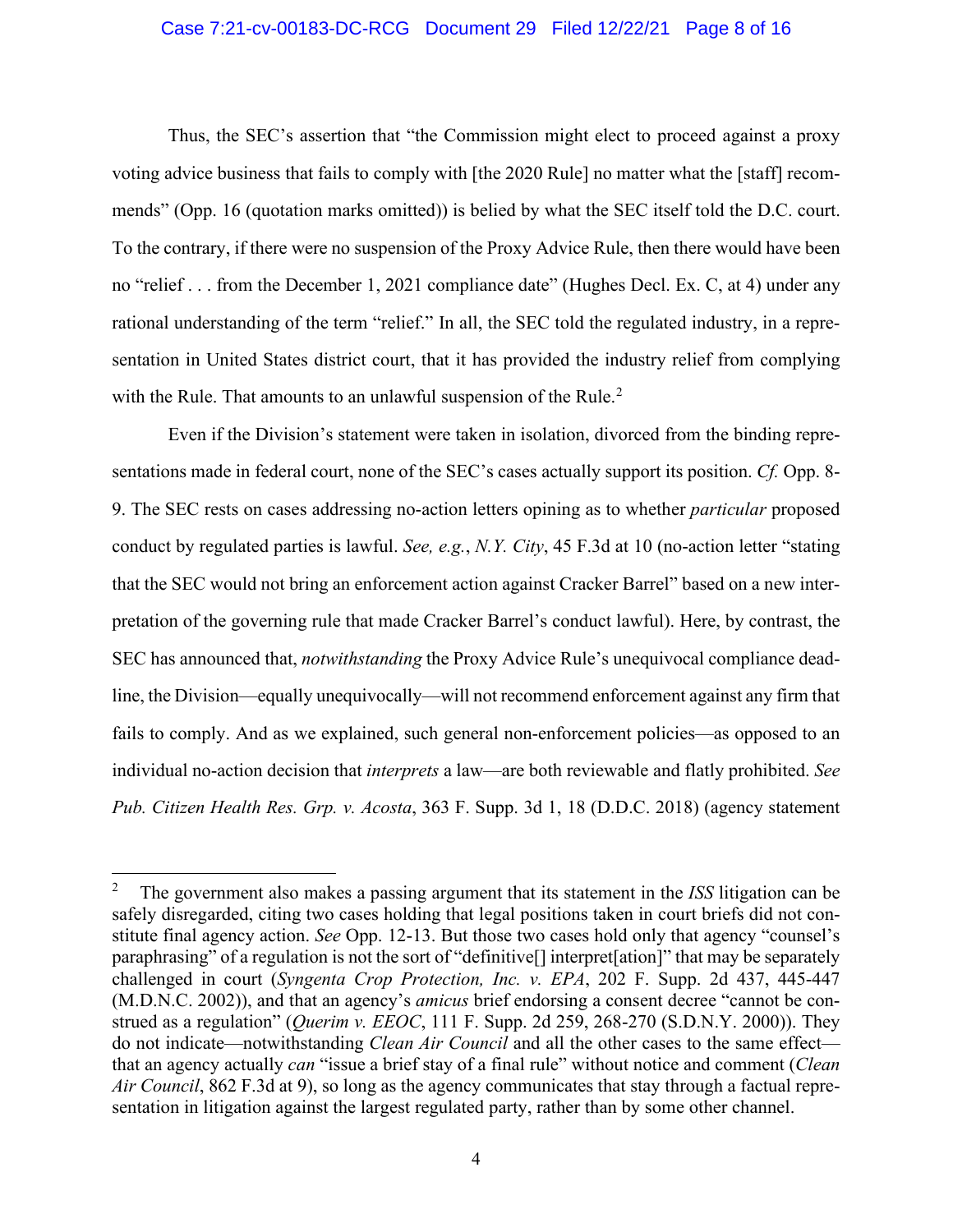#### Case 7:21-cv-00183-DC-RCG Document 29 Filed 12/22/21 Page 9 of 16

<span id="page-8-1"></span>that it would "not enforce [a rule's compliance] deadline without further notice" was in fact "tantamount to amending or revoking [the] rule" and therefore reviewable) (quotation marks omitted); *Am. Acad. of Pediatrics v. FDA*, 379 F. Supp. 3d 461, 481 (D. Md. 2019) ("[A] refusal to take enforcement action<sup>[]</sup> may be reviewed in court . . . if it amounts to a rule amendment or revocation.").

This case is straightforward. The SEC has told regulated parties that the agency component responsible for recommending enforcement of the proxy rules *absolutely will not do so* with respect to the Proxy Advice Rule; the agency then told a federal district court—in litigation against one of the two primary players that make up a virtual duopoly in the regulated industry—that this statement "provides . . . proxy voting advice business[es] relief from the December 1, 2021 compliance date." Hughes Decl. Ex. C, at 4. When considered together, those actions can only be seen as reflecting an "effective[] suspen[sion]" of a lawfully promulgated rule. *Envt'l Def. Fund*, 713 F.2d at 816. And as the SEC itself recognizes, such a suspension is unlawful. Opp. 6, 10. Unless and until the 2020 Proxy Advice Rule is amended through notice-and-comment rulemaking, that rule's lawfully promulgated compliance date governs the regulated industry. The SEC's suspen-sion of the compliance date must be set aside.<sup>[3](#page-8-3)</sup>

### <span id="page-8-2"></span>**B. Judicial estoppel bars the SEC's sole defense.**

<span id="page-8-0"></span>We also demonstrated in our motion that the SEC is judicially estopped from arguing that it has done something other than "provide[] . . . proxy voting advice business[es] relief from the December 1, 2021 compliance date," as it told the D.C. court in order to obtain an abeyance of the *ISS* litigation. Hughes Decl. Ex. C, at 4; *see* Mot. 10-11. The government's responses to this demonstration fail to persuade. *Cf.* Opp. 13-14. Having "assume[d] a certain position in a legal proceeding, and succeed[ed] in maintaining that position," the SEC may not now, "simply because

<span id="page-8-3"></span><sup>3</sup> The government points to statements by the NAM in its response to the SEC's *ISS* abeyance motion, filed on the same day as the motion itself. Opp. 8-9. But the NAM's position then was the same as it is now: "An 'agency decision' that 'effectively' delays a rule's effective date . . . 'constitutes rulemaking subject to notice and comment.'" Opp. Ex. 1, at 2. And upon analysis of the SEC's filing, it has become clear that that is exactly what the agency has done.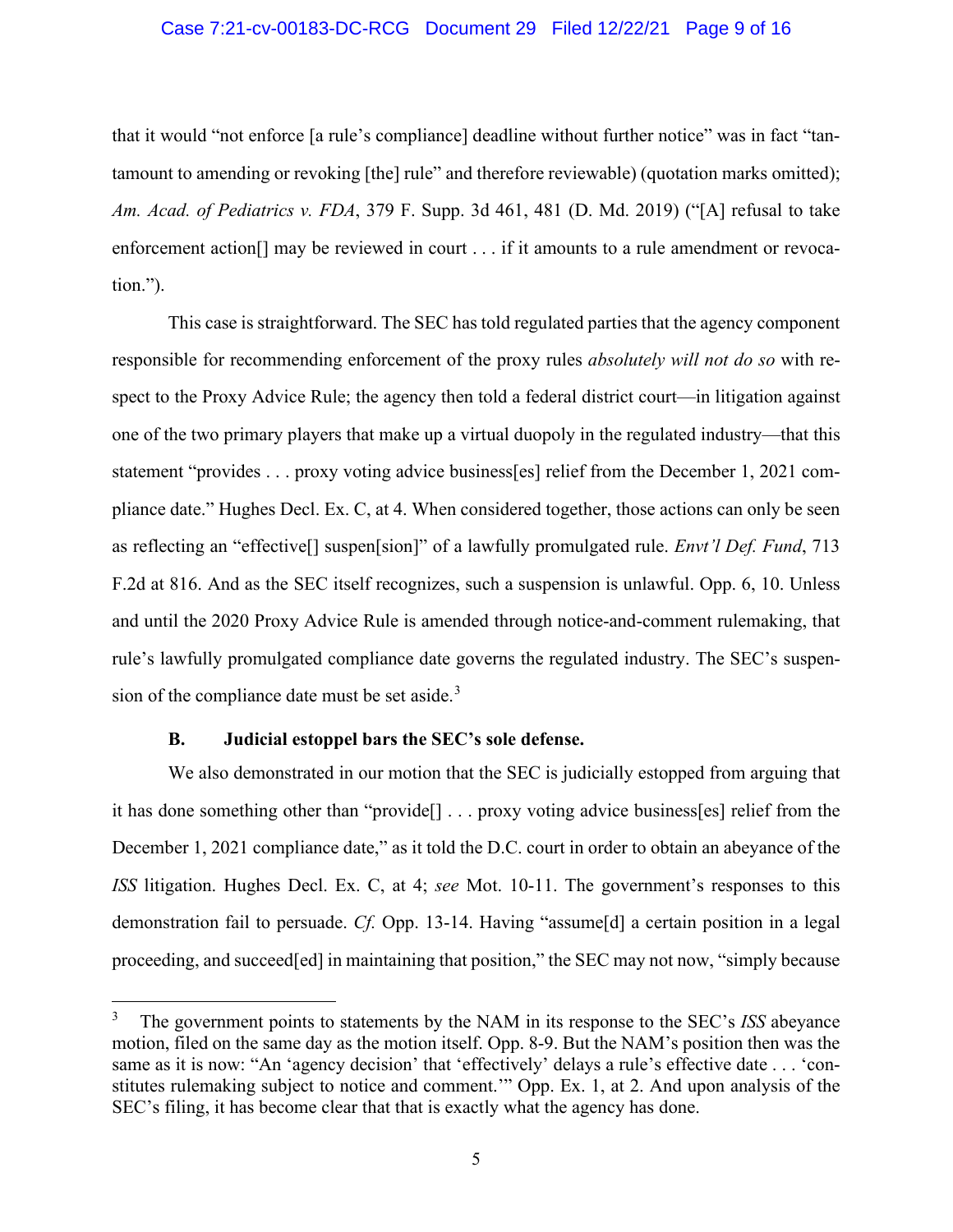#### <span id="page-9-3"></span>Case 7:21-cv-00183-DC-RCG Document 29 Filed 12/22/21 Page 10 of 16

[its] interests have changed, assume a contrary position." *New Hampshire v. Maine*, 532 U.S. 742, 749 (2001) (quotation marks omitted).

<span id="page-9-6"></span><span id="page-9-5"></span><span id="page-9-4"></span>1. First, to the extent the SEC argues that judicial estoppel is inapplicable to federal agencies, it is simply wrong. *See, e.g.*, *Reynolds v. C.I.R.*, 861 F.2d 469, 472-474 (6th Cir. 1988) (Commissioner of Internal Revenue judicially estopped); *SE Property Holdings, LLC v. Unified Recovery Grp., LLC*, 410 F. Supp. 3d 775, 785-786 (E.D. La. 2019) (IRS judicially estopped); *Seward v. U.S. Dep't of Ag.*, 229 F. Supp. 2d 557, 569 (S.D. Miss. 2002) (USDA judicially estopped); *Hous. Auth. of Slidell v. United States*, 149 Fed. Cl. 614, 642 n.53 (2020) ("Judicial estoppel applies equally against the Government as it does private parties."); *cf. United States v. Farrar*, 876 F.3d 702, 711 (5th Cir. 2017) (noting that the Fifth Circuit "has twice assumed, without deciding, that the Government may be judicially estopped" even "in *criminal* cases") (emphasis added).

<span id="page-9-7"></span><span id="page-9-2"></span><span id="page-9-1"></span>Moreover, to the extent government agencies are treated differently for judicial estoppel purposes, the government's own cases explain that the basis for that special treatment is an unwillingness to render "the Government . . . unable to *enforce the law* because the conduct of its agents has given rise to an estoppel." *Heckler v. Cmty. Health Servs. of Crawford Cty., Inc.*, 467 U.S. 51, 60 (1984) (emphasis added). But this case is precisely the opposite: The government claims immunity from judicial estoppel principles so that it can *refuse* to enforce the law as written. *Cf. New Hampshire*, 532 U.S. at 755 (applying judicial estoppel against a State where "this is not a case where estoppel would compromise a governmental interest in *enforcing the law*.") (emphasis added). Indeed, the government's unlawful suspension of a duly promulgated regulation is the entire gravamen of this case. Under these circumstances, the government is not entitled to any special exemption from judicial estoppel principles.

<span id="page-9-0"></span>2. Further, the prerequisites for judicial estoppel are all satisfied here. *See* Mot. 11-12. First, the government's insistence that its current arguments are not "plainly inconsistent with a prior position" (*Fornesa v. Fifth Third Mortg. Co.*, 897 F.3d 624, 627 (5th Cir. 2018)) is startling on its face. No reasonable speaker of English could read a statement that the SEC has "provide[d] ... proxy voting advice business[es] *relief* from the December 1, 2021 *compliance* date" (Hughes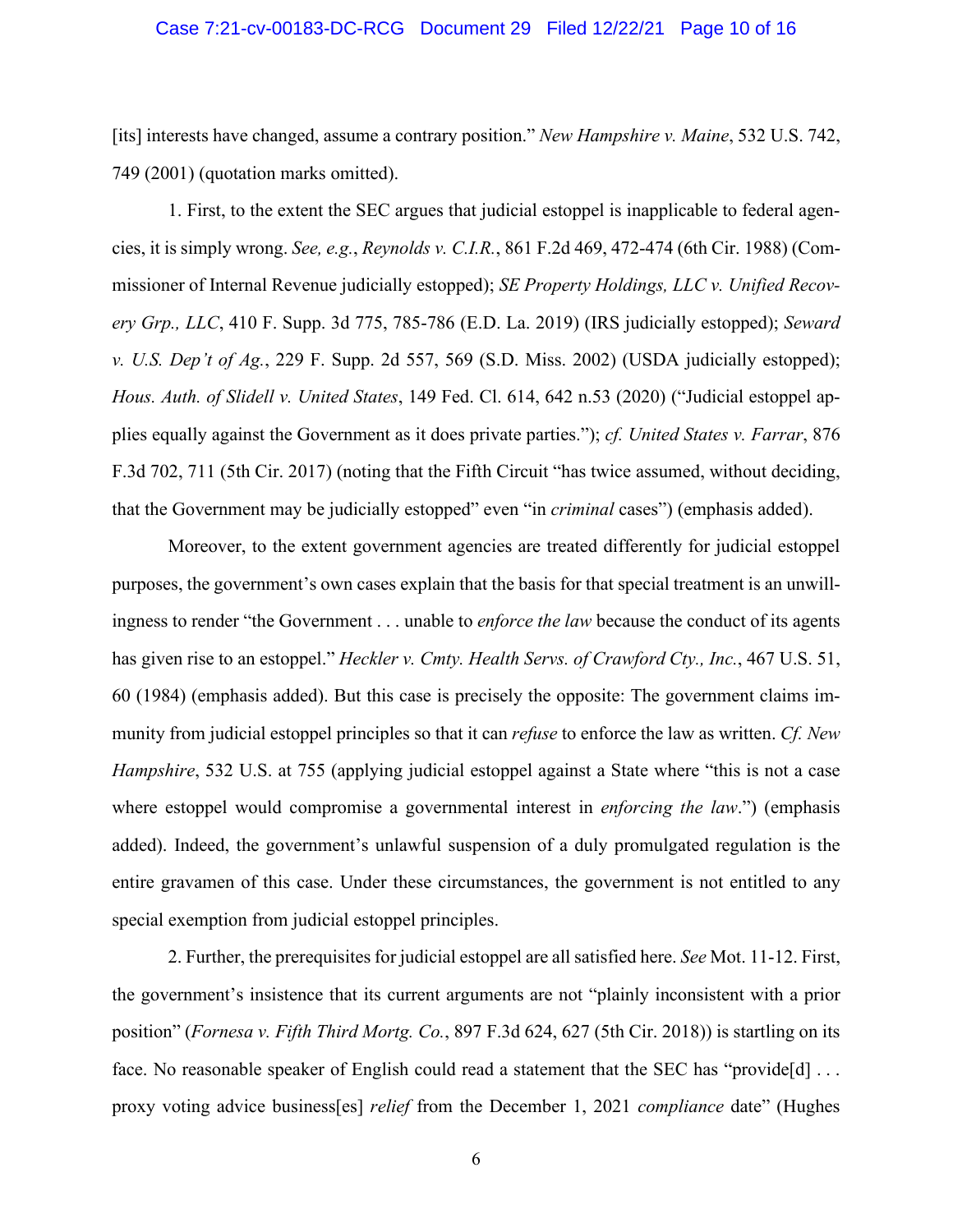#### Case 7:21-cv-00183-DC-RCG Document 29 Filed 12/22/21 Page 11 of 16

Decl. Ex. C, at 4 (emphases added)), as "not suggest[ing] that the [agency] had *relieved* PVABs of their obligation to *comply* with the 2020 Rule Amendments" (Opp. 14 (emphasis added)). The agency's statement in *ISS* speaks for itself.

What is more, ISS had alleged in that case that it "would suffer concrete and particularized harm as a result of" the Proxy Advice Rule, including "expend[ing] resources and divert[ing] staff time to comply with these burdensome new obligations," and purportedly "suffer[ing] irreparable harm to its First Amendment Rights." Am. Compl. ¶¶ 70-72, *ISS v. SEC*, No. 19-cv-3275 (D.D.C. Sept. 18, 2020), Dkt. 19. That is why ISS brought the lawsuit. In asking for an abeyance, then, the SEC explained that its provision of "relief" to ISS, and all others similarly situated, was what precluded ISS from enduring that "substantial hardship" during the abeyance period. Hughes Decl. Ex. C, at 4. The "relief" that the SEC provided is intelligible only by reference to the claims asserted by ISS, and that reference makes plain that the "relief" envisioned is relief from compliance.

<span id="page-10-0"></span>The government also asserts that there is no "basis to conclude that the Commission convinced the court to accept that it had relieved PVABs of their obligation to comply with the amendments," noting that the D.C. court's order did not mention the compliance date one way or another. Opp. 14 (quotation marks omitted). But in deciding the abeyance motion, the district court was obligated to consider the harms that such a stay could cause. *See Belize Social Dev. Ltd. v. Gov't of Belize*, 668 F.3d 724, 732-733 (D.C. Cir. 2012) (reversing district court abeyance order for abuse of discretion where district court failed to "engage in the interest balancing required by" Supreme Court precedent, including considering "any possible hardship to the parties") (quotation marks omitted); *accord Fishman Jackson PLLC v. Israely*, 180 F. Supp. 3d 476, 482 (N.D. Tex. 2016).

<span id="page-10-1"></span>Indeed, as just noted, the very premise of ISS's case was that the firm "will suffer concrete and particularized harm" from compliance with the 2020 Rule. Am. Compl. ¶¶ 70-72, *ISS v. SEC*, No. 19-cv-3275 (D.D.C. Sept. 18, 2020), Dkt. 19. And the government's only assurance that no harm would result from holding the litigation in abeyance was its statement that it had "provide[d] ISS . . . relief from the December 1, 2021 compliance date." Hughes Decl. Ex. C, at 4. The district court therefore could not have satisfied its obligation to consider "any possible hardship to the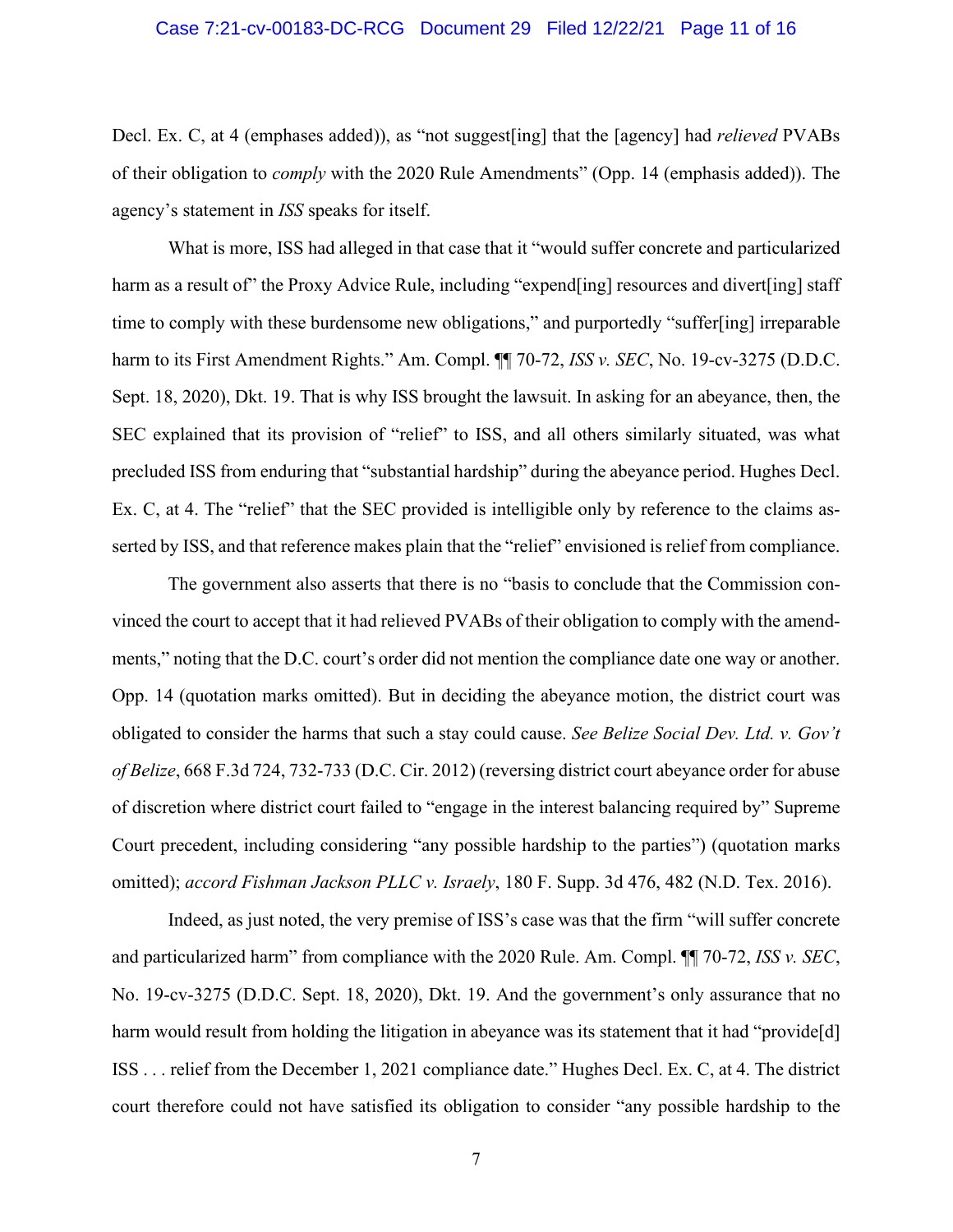#### <span id="page-11-3"></span><span id="page-11-1"></span>Case 7:21-cv-00183-DC-RCG Document 29 Filed 12/22/21 Page 12 of 16

parties" as part of the abeyance inquiry (*Belize Social Dev.* 668 F.3d at 732-733) *without* "accept[ing]" the government's "position" (*Fornesa*, 897 F.3d at 627).

<span id="page-11-6"></span><span id="page-11-2"></span>Nor, as the government asserts in a single sentence, was the SEC's statement in *ISS* "clearly 'inadvertent.'" Opp. 14 (quoting *Trinity Marine Prods. Inc. v. U.S.*, 812 F.3d 481, 490 (5th Cir. 2016)). "[I]nadvertence is an applicable defense to judicial estoppel" only "if the offending party did not have the relevant correct information at its disposal to begin with," or lacked "a motive to conceal the truth." *Engines Sw., Inc. v. Kohler Co.*, 263 F. App'x 411, 413 (5th Cir. 2008) (collecting cases). Here, the SEC certainly could not have lacked the relevant information, where the statement in question concerns the effect of the SEC's own actions. And the agency had ample "motive" both to argue in *ISS* that the requirements had been stayed (in order to avoid the burden of defending the case), and to argue here that the requirements remain in place (to avoid summary judgment). But the purpose of judicial estoppel is precisely "to protect the integrity of the judicial process by prohibiting parties from deliberately changing positions according to the exigencies of the moment," as the SEC has done here. *New Hampshire*, 532 U.S. at 749-750 (citation omitted).

<span id="page-11-4"></span>In short, the government cannot "hav[e] [its] cake and eat[] it too." *Reynolds*, 861 F.3d at 473 (applying judicial estoppel to a federal agency). Having obtained an abeyance of the *ISS* case on the theory that its actions have "provide[d] . . . proxy voting advice business[es] relief from the December 1, 2021 compliance date" (Hughes Decl. Ex. C, at 4), it cannot now "seek an inconsistent advantage by pursuing an incompatible theory." *New Hampshire*, 532 U.S. at 749 (quoting 18 Charles Alan Wright et al., *Federal Practice and Procedure* § 4477, p.782 (1981)). In addition to being substantively wrong, the government's position is thus foreclosed by judicial estoppel.

#### <span id="page-11-7"></span>**C. The SEC's suspension of the compliance date is final agency action.**

<span id="page-11-0"></span>Finally, the SEC argues that its suspension of the Rule's compliance date is neither "agency action" nor "final." *See* Opp. 14-17. But these arguments assume the conclusion of the SEC's merits contentions: that the agency has not effectively amended the compliance date of the Rule.

1. The government's argument (at 15) that it has not performed an "agency action" *at all* is wrong on its face and only serves to highlight it extraordinary and unlawful conduct.

<span id="page-11-5"></span>8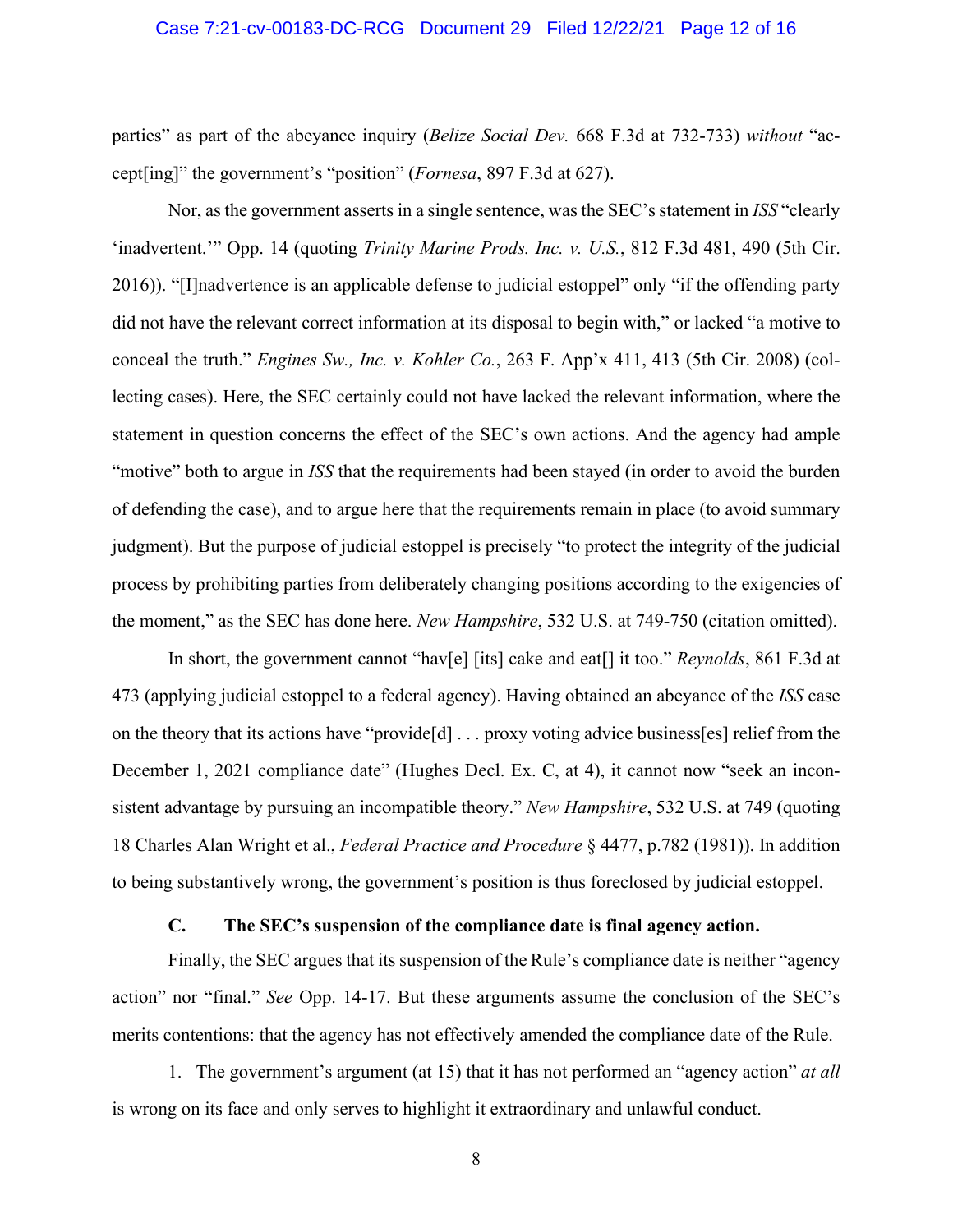#### Case 7:21-cv-00183-DC-RCG Document 29 Filed 12/22/21 Page 13 of 16

<span id="page-12-1"></span>First, looking to the government's own authorities, the SEC's action here is a "rule" under the APA because it "implement[s]" and "prescribe[s] . . . policy" (5 U.S.C. § 551(4))—specifically, the policy that proxy firms need not comply with the Proxy Advice Rule by December 1, 2021. *Cf. Indep. Equipment Dealers Ass'n v. EPA*, 372 F.3d 420, 427 (D.C. Cir. 2004) (Letter sent by EPA was not reviewable where it "merely restated . . . EPA's longstanding interpretation" of the law, rather than making new policy). Even under the SEC's view of its action, its statement still "prescribe[s]" the "policy" that the Division of Corporation Finance will not recommend enforcement actions against violators of the Rule, and therefore constitutes agency action.

<span id="page-12-2"></span>Further, the action here also plainly qualifies as "relief" within the meaning of the APA. As we have explained, the SEC itself described its action as providing "relief" to proxy advisory businesses. Hughes Decl. Ex. C, at 4; *see* 5 U.S.C. § 551 (defining "relief" to include the "grant" or "recognition of a[n] . . . exemption[] or exception"). "Relief" need not be "binding" to fit within the APA definition. In any event, for all the reasons demonstrated (*see* pages 2-8, *supra*), the SEC's conduct here—that is, the Division's statement, in concert with the same-day representations in the *ISS* litigation—most certainly does "bind" it. *Amalgamated Clothing & Textile Workers Union v. SEC*, 15 F.3d 254, 257 (2d Cir. 1994).

<span id="page-12-0"></span>Second, if anything, the SEC's argument further highlights the action's illegality. The SEC claims that, in issuing the statement relevant here, the Division did not act pursuant to either "a majority vote" of the SEC itself "or through a lawful delegation of its authority." Opp. 15. The SEC insists that this observation supports its position, arguing that its staff was thus powerless to bind it. *Id*. But this gets things backwards—by virtue of its litigation conduct, the SEC *has* bound itself. If the process used to reach that result was illegal because the staff who did so lacked appropriate authority, that is simply an additional reason to hold the SEC's conduct unlawful. After all, the proper remedy for a procedural violation (like lack of required notice and comment) is to set aside the unlawful action, not to perversely shield it from judicial review.

2. The government does not contest that suspending a compliance date—either expressly or by effect—requires notice-and-comment rulemaking. *See* Opp. 6; Mot. 6-7. If, as Plaintiffs have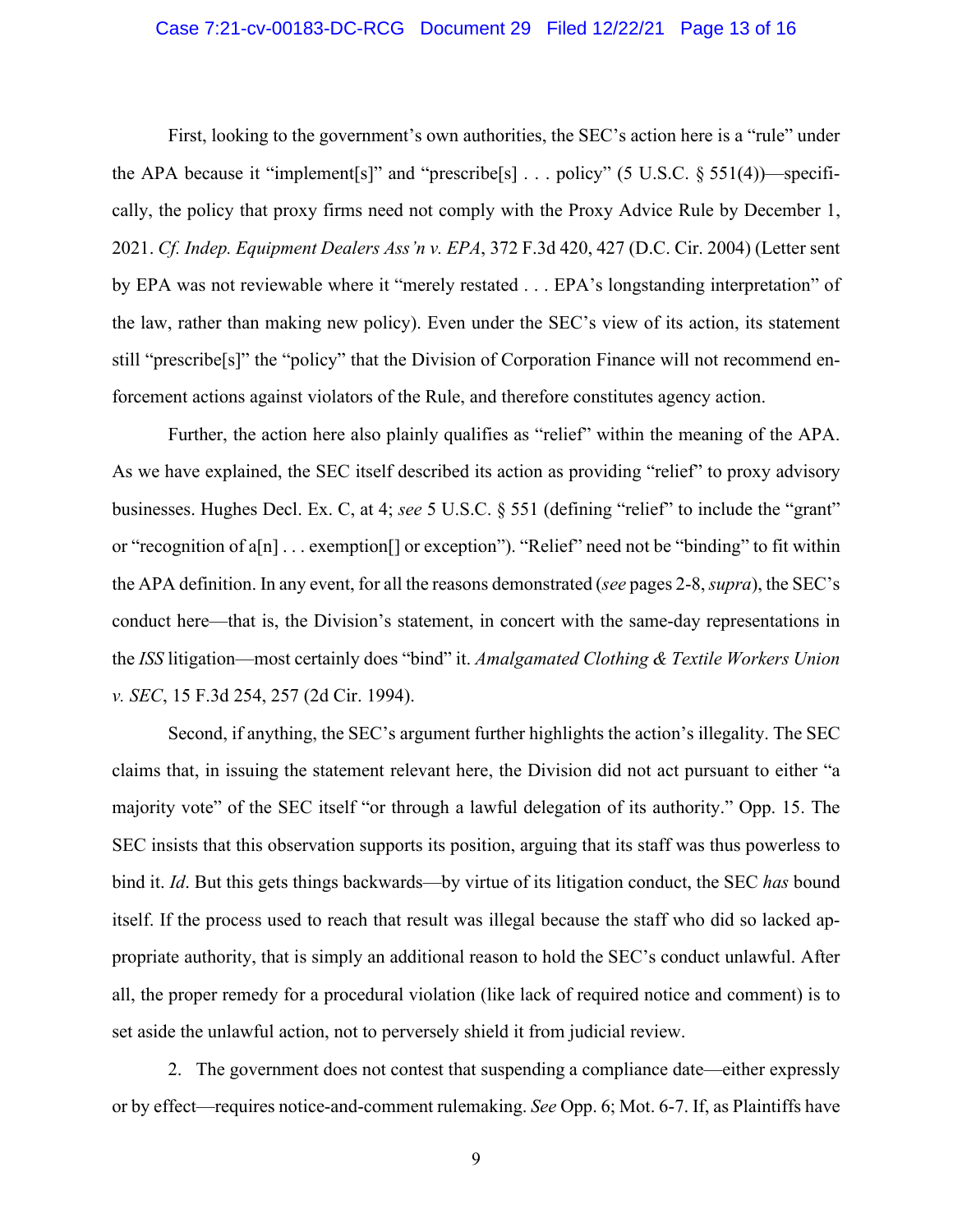#### Case 7:21-cv-00183-DC-RCG Document 29 Filed 12/22/21 Page 14 of 16

explained at length, this action qualifies as such a suspension, it then necessarily qualifies as "final agency action" within the meaning of the APA.

<span id="page-13-4"></span><span id="page-13-3"></span>If an agency takes an action that ordinarily requires notice and comment, that action "by definition" constitutes "final agency action." *Texas v. EEOC*, 933 F.3d 433, 441 (5th Cir. 2019) ("[A] substantive rule . . . is, by definition, a final agency action."); *id.* at 451 ("[S]ubstantive rule[s]" are those that are "subject to the APA's notice-and-comment requirement."); *accord Ctr. For Auto Safety v. Nat'l Highway Traffic Safety Admin.*, 452 F.3d 798, 806 (D.C. Cir. 2006) (explaining that the "final agency action" requirement is satisfied where the agency has issued a "*de facto* rule or binding norm that could not properly be promulgated absent . . . notice-and-comment rulemaking," since the "two inquiries are alternative ways of viewing" the same "question"); *Cal. Communities Against Toxics v. EPA*, 934 F.3d 627, 635 (D.C. Cir. 2019) ("[I]f a rule is legislative it has the force and effect of law, and a legislative rule is thus necessarily final."). That is, all rules that *should have been* promulgated through notice and comment qualify as final agency action, regardless of whether they in fact were lawfully promulgated.

<span id="page-13-2"></span>Indeed, our motion collected numerous cases holding that, when an agency issues a "stay" or other order functionally "delaying [a] rule's effective date," that action satisfies the *Bennett*  final agency action test because "such orders are tantamount to amending or revoking a rule." *Clean Air Council v. Pruitt*, 862 F.3d 1, 6 (D.C. Cir. 2017); *see* Mot. 8-9 (collecting additional cases). The government's finality arguments rest on a rejection of the factual premise that it has issued an effective stay here—but as we have described, that rejection is unfounded. *See* pages 2- 8, *supra*; Mot. 6-13. Because the SEC *has* effectively suspended the compliance date of the Proxy Advice Rule, its finality arguments have no bite. Once again, the SEC's suspension of the Rule's compliance date is unlawful, and must be set aside.

## <span id="page-13-1"></span>**CONCLUSION**

<span id="page-13-0"></span>For the foregoing reasons and those set out in Plaintiffs' motion, the Court should grant summary judgment in favor of Plaintiffs, and set aside the SEC's suspension of the Rule's compliance date.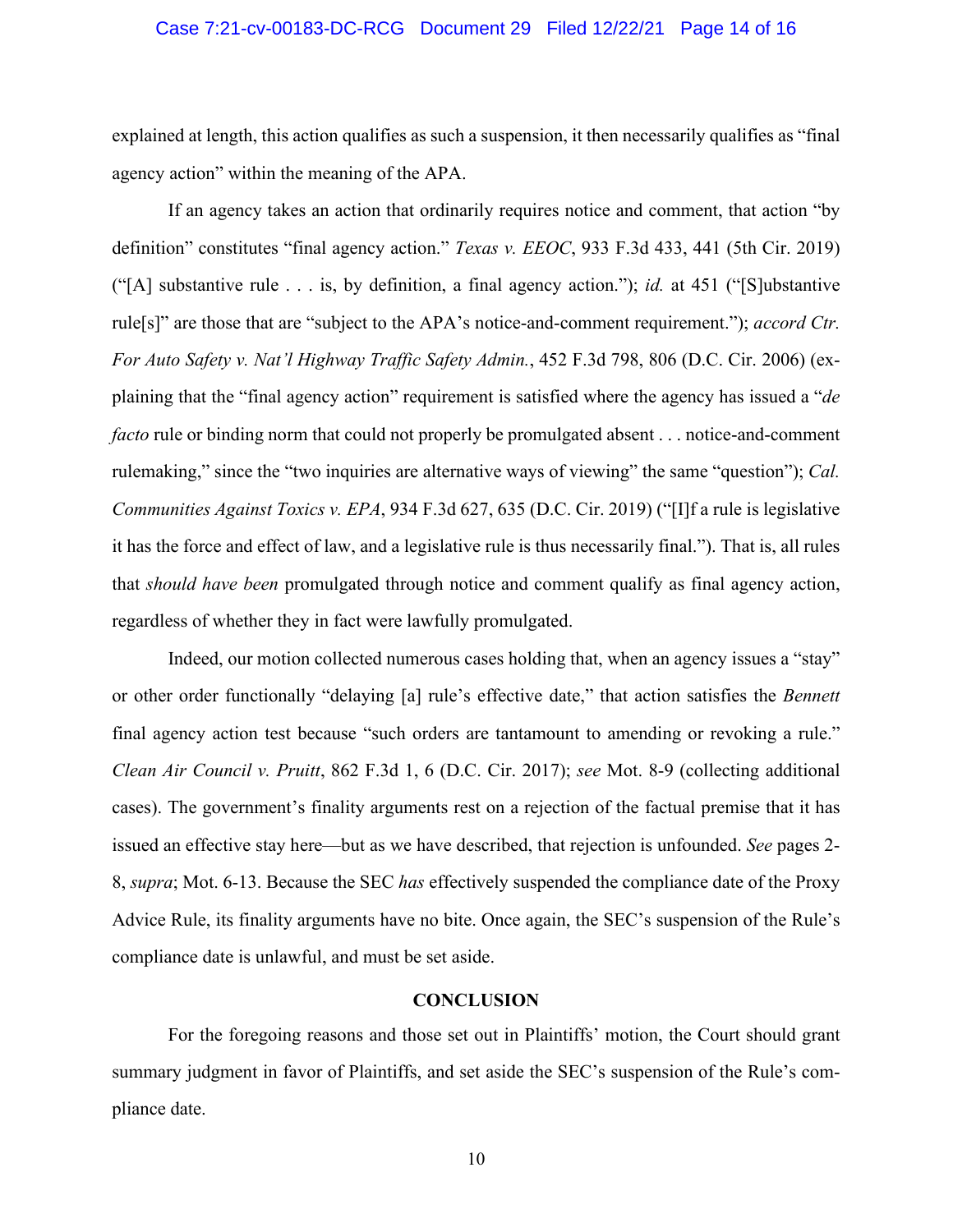Dated: December 22, 2021

Respectfully submitted,

#### /s/ *Paul W. Hughes*

Erica T. Klenicki (*pro hac vice*) NAM LEGAL CENTER 733 10th Street NW, Suite 700 Washington, DC 20001 (202) 637-3000

*Counsel for the National Association of Manufacturers*

Paul W. Hughes (*pro hac vice*) Andrew A. Lyons-Berg (*pro hac vice*) MCDERMOTT WILL & EMERY LLP 500 North Capitol Street NW Washington, DC 20001 (202) 756-8000 phughes@mwe.com

Debbie E. Green (TBN 24059852) MCDERMOTT WILL & EMERY LLP 2501 North Harwood Street, Suite 1900 Dallas, TX 75201 (214) 295-8000 dgreen@mwe.com

*Counsel for Plaintiffs*